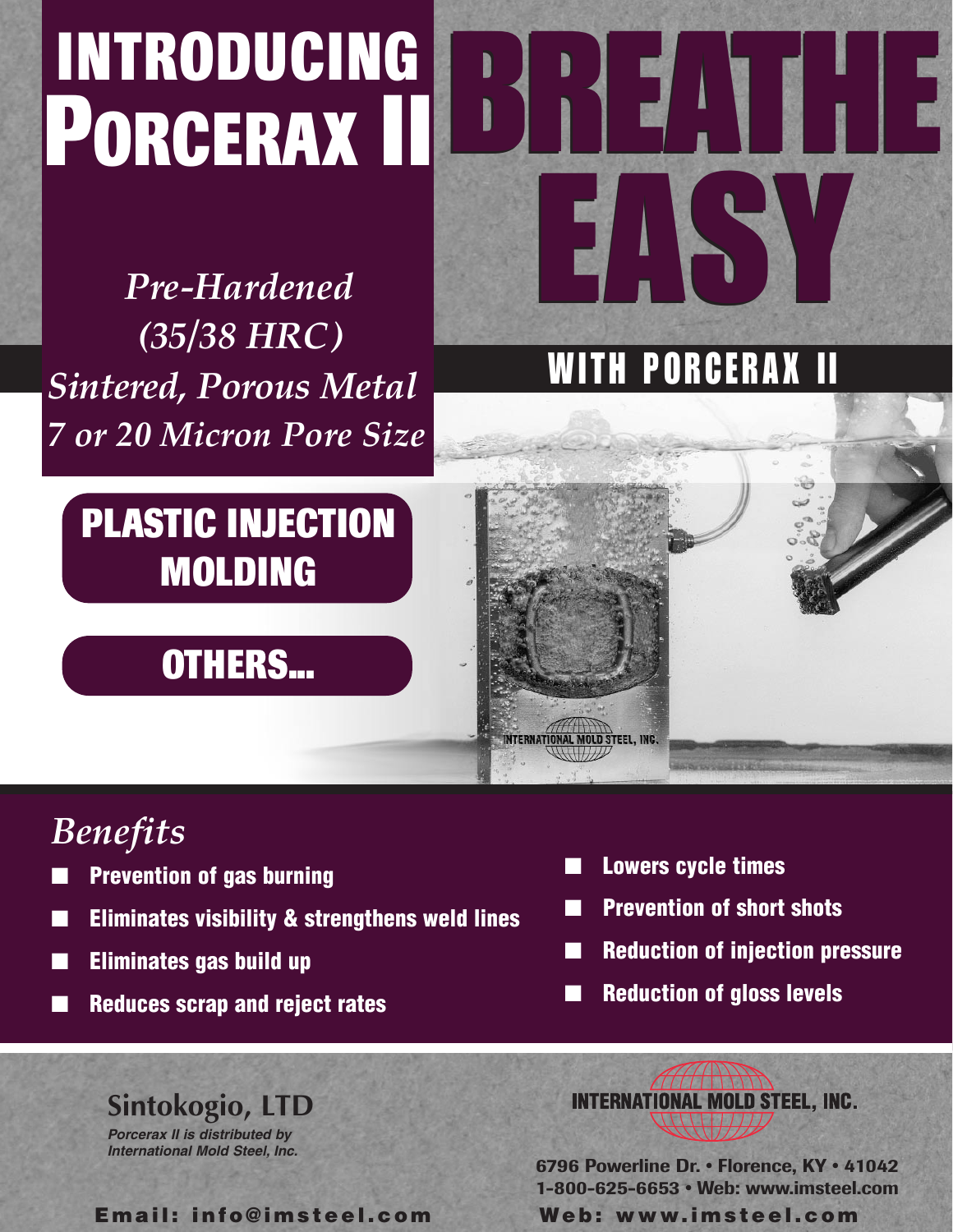### **Quality Characteristics I - Physical Properties**



**Fig. 1** Porcerax II is a sintered, porous material with porosity in the range of 20 to  $30\%$  by volume. A system of interconnected pores with an average of 7 or 20 microns is dispersed throughout the material.

| <b>Type</b><br>Properties              | <b>PM35</b>                               |
|----------------------------------------|-------------------------------------------|
| <b>Average Pore Diameter</b>           | $20 \mu m$ , 7 $\mu$ m depending on use   |
| <b>Porosity</b>                        | About 25 $\%$                             |
| Density                                | $6.0 \sim 6.2 \times 10^3 \text{ kg/m}^3$ |
| <b>Coefficient of Linear Expansion</b> | $12 \sim 12.5 \times 10^{-6}$             |
| <b>Thermal Conductivity</b>            | $30 \sim 33 \frac{\text{W}}{\text{m+k}}$  |
| <b>Bending Strength (MPa)</b>          | $700 - 750$                               |
| Tensile Strength (MPa)                 | $450 - 500$                               |
| <b>Base Hardness (HRC)</b>             | $35 - 38$                                 |
| Machinability by High Speed Steel      | Good                                      |

### **Mechanical Properties of Porcerax II**

**Fig. 2** Porcerax II is supplied at 35/38 HRC. It can be heat treated, but is only recommended for extreme cases. The thermal conductivity of Porcerax II is similiar to a 400 Series stainless material.

### **Quality Characteristics II - Design Issues**

- Resin Being Molded
- Size of Problem Area
- Cooling Considerations
- **Proximity of Water Lines**
- Surface Finish Required
- **Slide/Lifter Applications**
- **Ease of Removal**
- ■ **Reverse-Blow Considerations**

**Fig. 3** When inserting Porcerax II these design conditions need to be followed. By applying these design guidlines they will greatly enhance Porcerax II's ability to vent properly over the life of the mold.

- Polypropylene
- PVC (Soft Type)
- $\blacksquare$  Nylon (-6, -66, etc.)
- Polystyrene
- Biodegradable Polymer
- ABS
- NPPE
- Polyethylene ■ Acrylic
- Polyurethane

### "Friendly" "Resins to Watch"

- Phenol \*
- PVC (Drain Pipe, etc.)
- Polycarbonate (clear)
- Natural Rubber \*
- Liquid Silicone
- Talc Filled Resins\*\*
- Foaming Urethanes

\* indicates may be used with reverse blow system \*\* indicates that some resins will work depending on manufacturer

#### **Design Considerations Resins-A Key to Success**

**Fig. 4** Depending on the emissions or gas residue given off during the molding process, the molder will have to evaluate whether to use a 7 or 20 micron pore size. The "Friendly" resins are types that work well with Porcerax II, whereas the "Resins to Watch" will need more evaluation and design considerations before working with Porcerax II. Contact IMS for more information.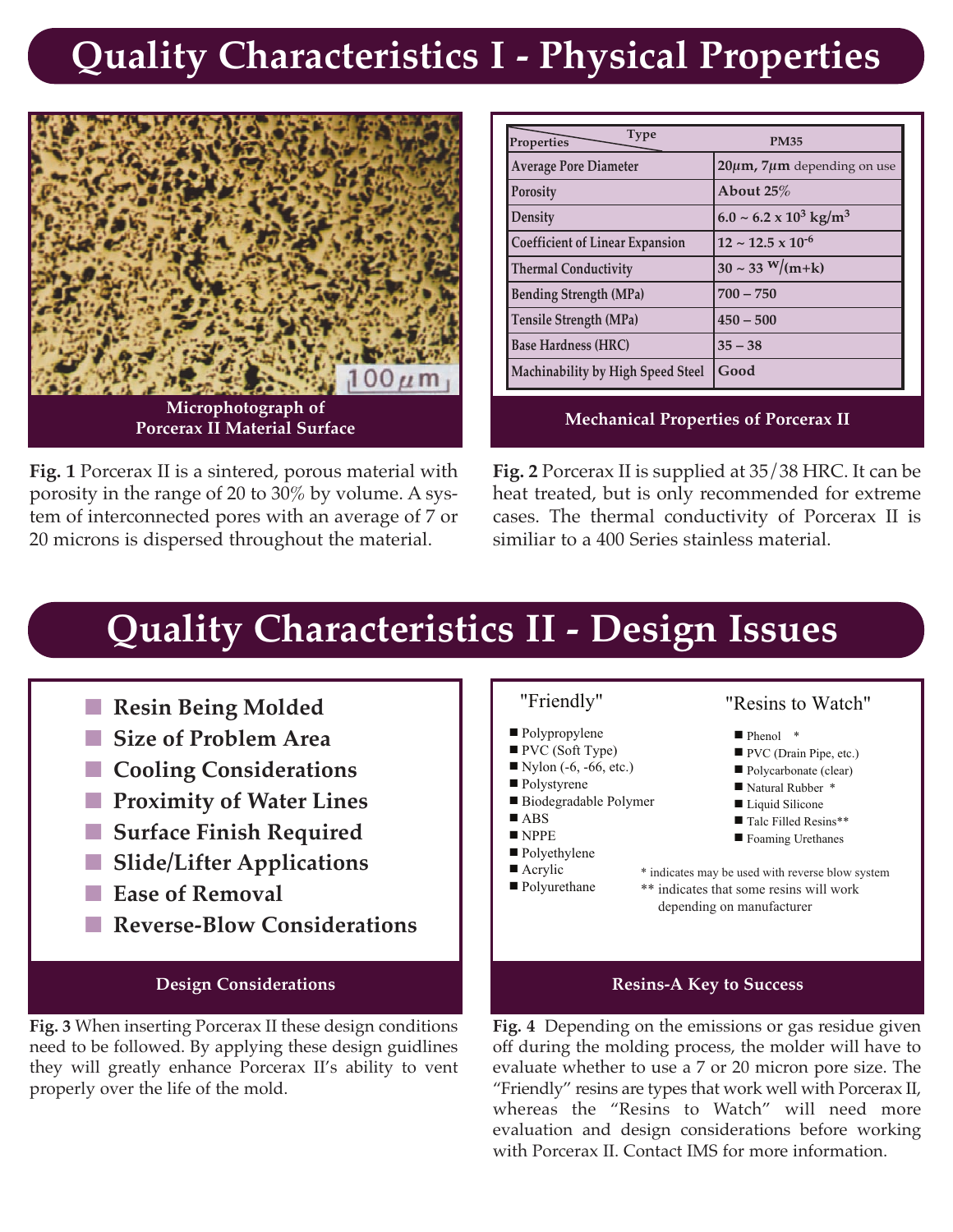### **Quality Characteristics II - Design Issues**



**Fig. 5** The Mill recommends that at least 10% of the core and cavity area be Porcerax II to insure proper venting. It is important to remember that the larger the insert, the lower the back pressure will be in the cavity. Also, due to the larger surface area, the insert will not require as much cleaning as a smaller piece.



**Fig. 6** Installing Porcerax II into your mold can have far reaching affects. Scrap, molding pressure and secondary operations can all be affected by using Porcerax II. The important affect seen by using Porcerax II is "Cost Reduction".

### **Quality Characteristics III - Permeability**



**Fig. 7** Porcerax II can be machined like any other stainless material. However, to achieve maximum venting, EDM is recommended for 7 micron material and machining is recommended for 20 micron material.



**Fig. 8** Porcerax II (7 micron) can be textured. It is imperative that the chosen texturing source understands that they are working with Porcerax II. Contact IMS for more information. Any type of blasting will close the surface porosity.

**a) Blasting b) Etching**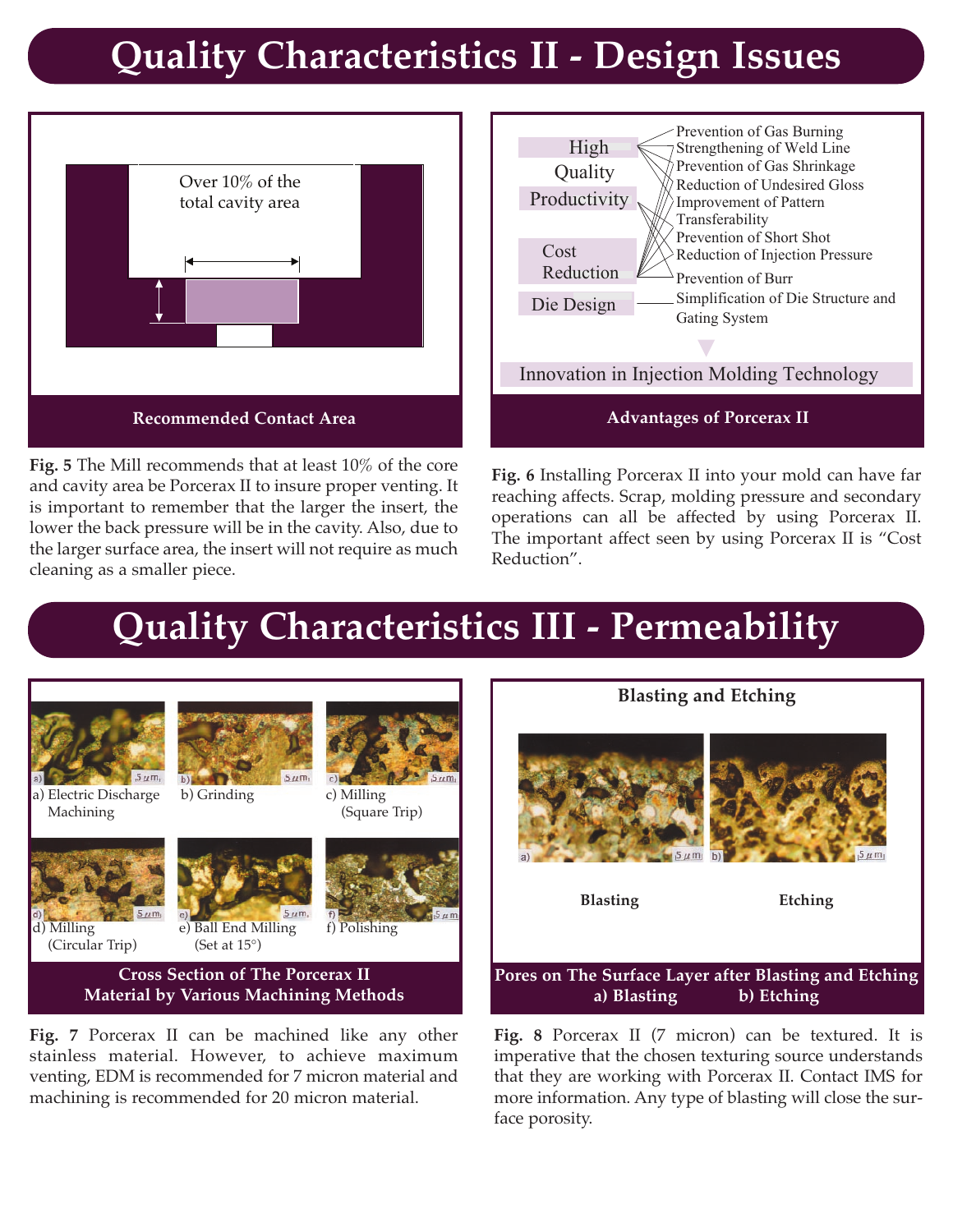### **Quality Characteristics III - Permeability**



**Fig. 9** Porcerax II (7 Micron) can be polished to achieve a #800 – #1000 Grit Finish. Porcerax II (20 Micron) can be polished to achieve a #400 – #600 Grit Finish.



**Fig. 10** EDM is the best way to open the pores of Porcerax II. The finer the surface finish of the EDM'd surface the more airflow through the Porcerax II material.



**Fig. 11** The chart shows the relationship between permeability and machining methods. EDM and polishing are the most widely used methods of achieving permeability in Porcerax II.



**Fig. 12** All types of grinding will close the pores of Porcerax II , both on 7 and 20 micron materials.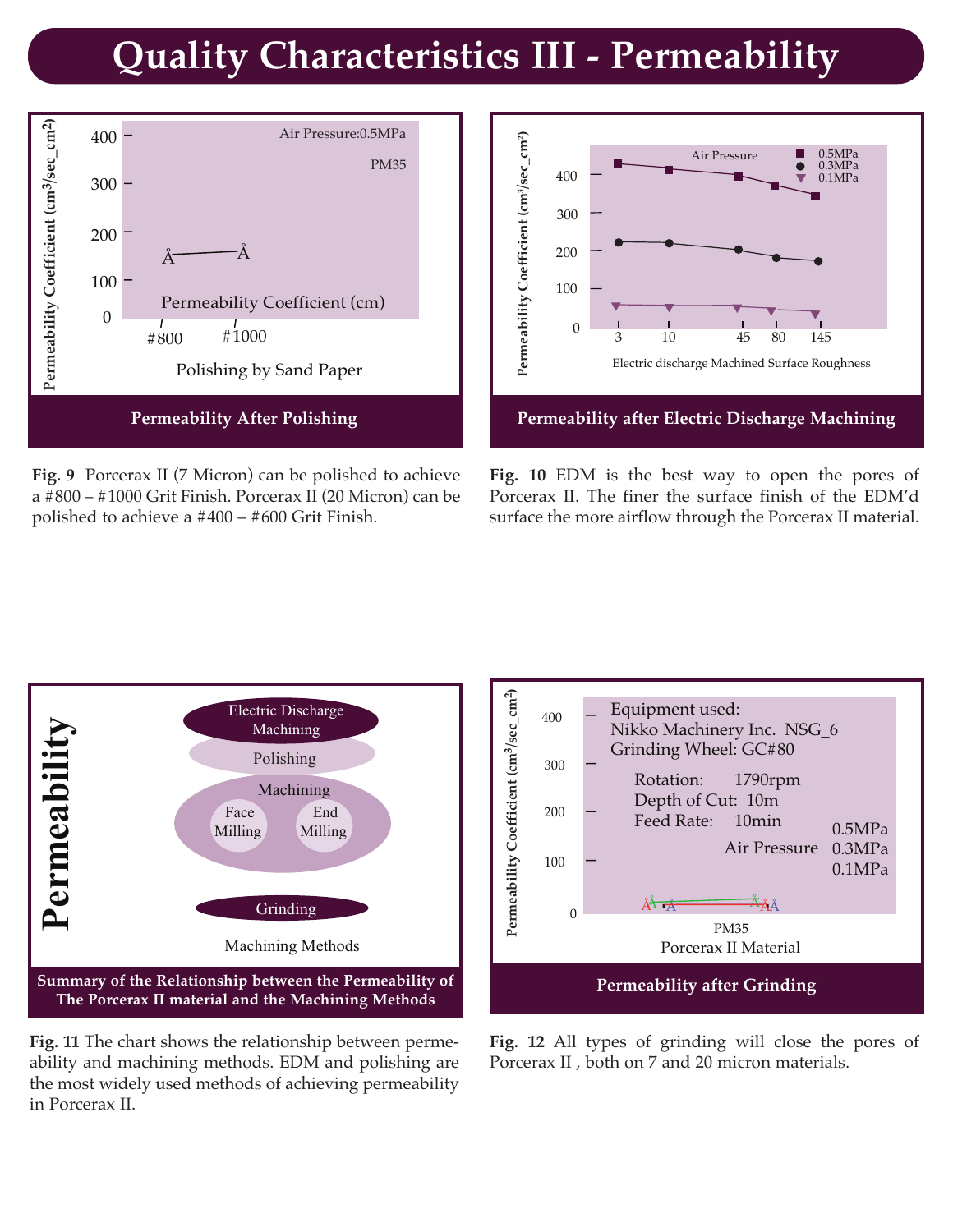### **Quality Characteristics IV - Cleaning**



**Fig. 13** During the EDM process, the pores will fill up with EDM Fluid. This fluid must be removed before inserting Porcerax into the mold. It is very important that the insert be cooled to room temperature before ultrasonic cleaning. The ultrasonic cleaning unit must be built for flammable solvents.



**Fig. 14** Back flushing during the molding process is an excellent method for cleaning any resin residue that might build up on the surface of Porcerax II insert. This will also extend the cycle of removing the insert and cleaning it ultrasonically.



**Fig. 15** The preferred way to clean Porcerax II is to place the insert in an ultrasonic cleaning unit filled with acetone. The ultrasonic cleaning unit must be built for flammable solvents and is the only recommended type of cleaning for Porcerax II.



**Fig. 16** Checking permeability of the Porcerax II insert can be done using compressed air and a few drops of acetone on the surface of the material.